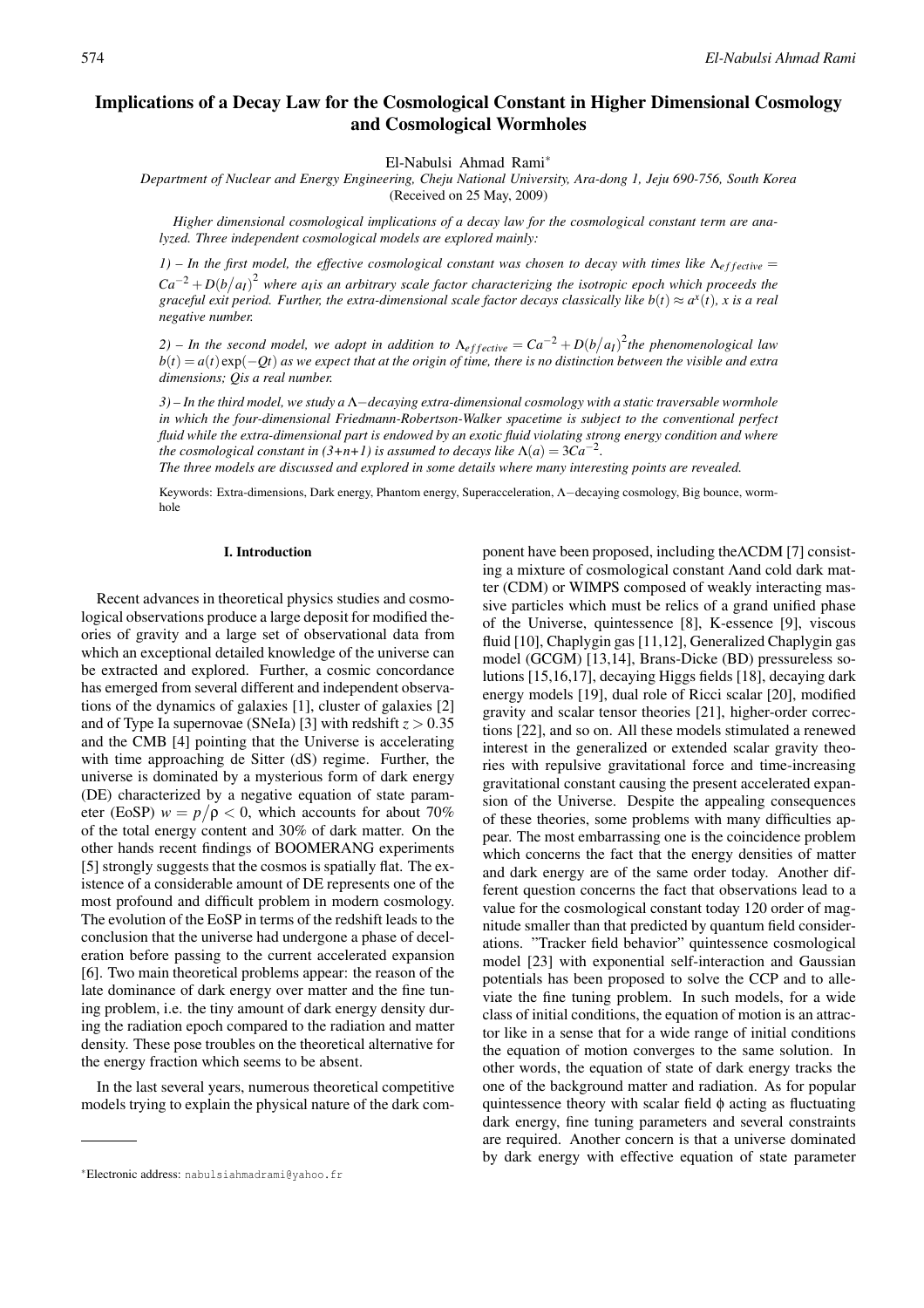$w = p/\rho < -1$  (superquintessence or phantom energy) may end its existence at a Big Rip singularity at which the scale factor and the energy density and pressure of quintessence diverge at a finite time in the future [24]

On the other hand, theories of extra-dimensions including braneworld models originally developed in the late 1990s have received a lot of interest in recent years because Mtheory requires that the space-time of our universe might be an 11-dimensional manifold in which the extra dimensions are compactified by hand *a la* Kaluza-Klein on a Calabi-Yau threefold via a bifold symmetry obtaining a five-dimensional brane effective theory in which only the 4-dimensional is observed experimentally [25]. These large extra-dimensions may provide a possible solution to the hierarchy problemthe unnatural huge discrepancy of sixteen orders of magnitude between the electroweak scale  $(10^3 GeV)$  and the Planck scale  $(10^{19} \text{GeV})$ . These new concepts have a number of interesting applications in modern cosmology and modified gravity theories. In order to describe the current evolution of the universe, several powerful mathematical tools were developed and many exact solutions of the Einstein's field equations were obtained, but most of them assume some additional matters and need particular settings.

In this paper, we adopt the simplest generalization of standard Friedmann-Robertson-Walker cosmology by including a few extra spatial dimensions, i.e. cosmology in a (1+3+n) dimensional homogeneous anisotropic universe described by the combination of the standard (1+3) FRW metric and n extra-dimensions as [26].

$$
ds^{2} = -dt^{2} + a^{2}(t) \left[ dr^{2} + r^{2} (d\theta^{2} + \sin^{2} \theta d\phi^{2}) \right] +
$$
  
+ $b^{2}(t) \tilde{\gamma}_{pq} dy^{p} dy^{q}, (p, q : 1, ..., n),$  (1)

where  $a(t)$  and  $b(t)$  are the scale factors of the expanding universe respectively in three and n-dimensions,  $\tilde{\gamma}_{pa}$  is the maximally symmetric metric in n-dimensions. The Einstein's field equations [25]

$$
R_{AB} - \frac{1}{2}g_{AB}R + \Lambda g_{AB} = \kappa^2 T_{AB}, (A, B: 0, 1, ..., 3 + n), (2)
$$

with $\kappa^2 = 8\pi/M^{2+n}$  where *M* is the higher-dimensional Planck's mass and Λis the effective cosmological constant. This determines the energy-momentum tensor to be of the form:

$$
T_{00} = \rho, \qquad T_{ij} = -p_a \gamma_{ij}, \qquad T_{3+p,3+q} = -p_b \tilde{\gamma}_{pq}, \qquad (3)
$$

According to the current astrophysical observations dynamical behaviour of the universe is well described by the standard FRW model in the presence of a perfect fluid. Thus it might be worth-while to generalize this approach to the description of the post-inflationary stage in multidimensional cosmological models.

In fact, the paper is divided into two main sections: in Section II, we discuss two different cosmological scenarios: 1) – In the first scenario, the effective cosmological constant was chosen to decay with cosmic time like  $\Lambda_{effective} =$  $Ca^{-2} + D(b/a_I)^2$  where *a<sub>I</sub>* is an arbitrary scale factor characterizing the isotropic epoch which proceeds the graceful exit period. The extra-dimensional scale factor is assumed to decay classically like  $b(t) \approx a^x(t)$ ,  $x \in \mathbb{R}^-$ .

2) – In the second model, we adopt the phenomenological law  $b(t) = a(t) \exp(-Qt)$  as we expect that at the origin of time, there is no distinction between the visible and extra dimensions; *Q*is a real positive number.

Cosmological solutions of both models are explored and compared. In Section III, we study a Λ−decaying extradimensional cosmology with a static traversable wormhole and where the cosmological constant in (3+n+1) is assumed to decays like  $\Lambda(a) = 3Ca^{-2}$ . In fact, our interest to explore wormhole cosmology came from the results obtained recently by Gonzalez-Diaz when exploring the evolution of a classical wormhole embedded in a FRW universe approaching the Big Rip [27]. The author concluded that the wormhole accreting superquintessence expands more rapidly than the surroundings FRW universe and that the radius of the wormhole throat diverges before the occurrence of the Big Rip, consequently the wormhole engulfs the whole universe, which will reappear from the other wormhole throat. It is noteworthy that such geometries connect two regions of the same universe by a traversable throat. The consequential spacetime is not globally hyperbolic and is a causal with closed time-like curves threading the wormhole throat. Such strange scenarios are potentially appealing as constraints. In fact, if it can be proved that phantom energy leads in principle to improper consequences, this may be enough to rule out its existence. Faraoni and Israel argued that if the wormhole is modeled by a thin spherical shell accreting the phantoms field, the wormhole becomes asymptotically comoving with the cosmic fluid and the future evolution of the universe is fully causal [28]. Furthermore, wormholes cosmology have been discussed in higher-dimensional scenarios, in particular brane world where a new class of static and spherically symmetric solutions in vacuum brane and bulk Weyl effects support the wormhole was obtained [29]. Very recently, Lobo has given a wide-ranging formulation for brane wormholes with two possible wormhole configurations with dust and perfect fluid having linear equation of state, as the brane matter [30]. More recently, Gonzalez-Diaz and Martin-Moruno discussed diverse arguments that have been raised against the viability of the Big Rip process [31]. They argued that this process is stable and can in reality occur by accretion of phantom energy onto the wormholes.

In this work, the conservation equation of the stress-energy tensor will be considered conserved in our scenarios which seem to be at odds with current results obtained separately by a number of authors, in particular the renormalization group (RG) approach to cosmology which was proved to be an efficient method to study the promising evolution of the cosmological parameters from the point of view of quantum field theory in curved space-time [32]. Our speculation is dissimilar since the coupling between the cosmological constant and the gravitational coupling constant was chosen so as to outfit the famous equivalence principle. More precisely, the vanishing of the covariant divergence of the Einstein tensor in equation (2) and the usual energy-momentum conservation relation  $T_{,v}^{\mu\nu}$  = 0lead to:  $\dot{\Lambda} + \dot{\kappa}^2 \rho$  = 0and  $\dot{\rho} + 3H_a(p_a + \rho)$  +  $3H_b(p_b + \rho) = 0.$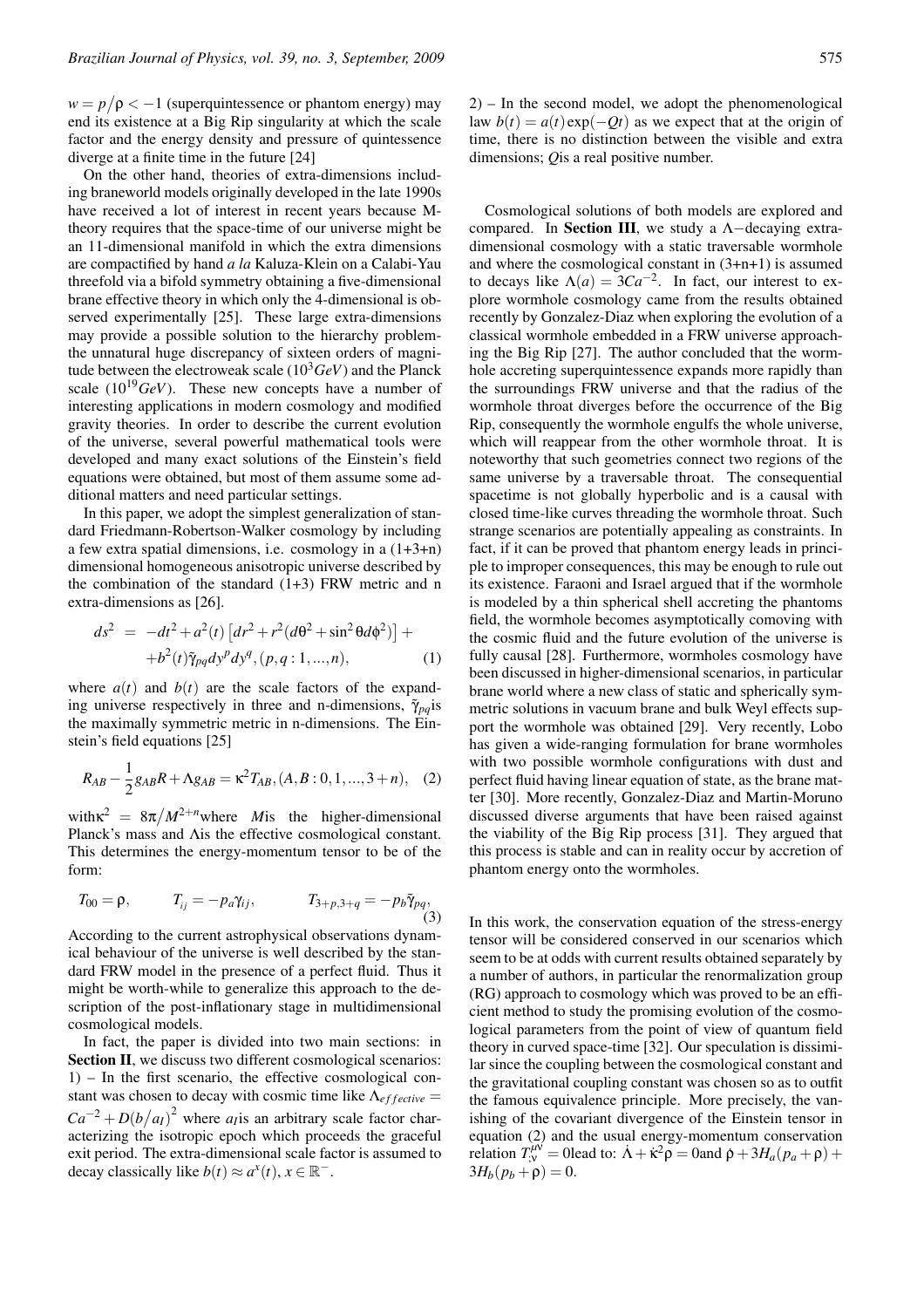# I. FIRST COSMOLOGICAL MODEL:  $\Lambda_{effective} = Ca^{-2} + D(b/a_1)^2$  AND  $b(t) \approx a^x(t)$

In reality, it is widely believed that the value of the cosmological constant was large during the early stages of cosmological evolution and strongly influenced its expansion, whereas its present value is too small. Observing that the cosmological constant has dimension of inverse length square, and that extra-dimensions compactify as the visible dimensions expand, the simplest scale factor dependence we adopted thought this work is  $\Lambda_{effective} = Ca^{-2} + D(b/a_I)^2$ where *C* and *Dare* real positive constants and *a<sub>I</sub>* is an arbitrary scale factor which characterize the isotropic epoch which proceeds the graceful exit period. When  $b = a<sub>I</sub>$ ,  $\Lambda_{effective} =$  $Ca^{-2} + D$  and there is no distinction between the visible and extra dimensions and consequently *D*plays the role of the false vacuum. One thus expects an effective curvature constant in the theory. In fact, the case where  $\Lambda_{effective} =$  $Ca^{-2} + D$  corresponds to the cosmic string matter and has mostly been taken based on dimensional considerations by some authors. [33]. This phenomenological decaying law does not decipher in reality the cosmological constant problem, but it may relate this problem to the age problem (of why the universe is old) and have a radius much larger than the Planck length. One may presuppose that the value of the effective lambda in the early universe have been much superior than its current value and huge enough to compel some spontaneous symmetry breaking which might have occurred in the early epoch. There is also a strong believe that Λ*e f f ective* decay spontaneously in time into a massive and/or massless particles reducing its value to its present tiny value [34]. As we strongly believe that the effective cosmological constant is very close to zero, the term  $\Lambda_{effective}$  may be identified to a variable dynamic degree of freedom so that in an expanding it relaxes to zero. The phenomenological law introduced here may explain why the effective cosmological constant is reduced from a large value at early times to a sufficiently small value at late times in consistent with observational upper limit. Within the framework of extradimensions, the decaying of the cosmological constant plays a crucial role [35]. It was recently shown that the cosmological constant may be reduced by thermal production of membranes by the cosmological horizon rather than tunneling through it and consequently, black holes are produced out of the vacuum energy associated with the cosmological constant [36]. Further, it was proved that the decaying law plays in (4+D)-dimensional Kaluza-Klein non-singular cosmology with a FRW metric the role of an evolving DE in the universe [37] In fact, the existence of a large long-lived universe demands that the cosmological constant is tiny. Many proponents of the braneworld and extra-dimensions models are dealing with this problem seriously. [38,39,40]. The recent approach of Randall-Sundrum in which the bulk dimen-

sions are extremely warped but not necessarily compactified may explain why the cosmological constant appears to be small [41].

Moreover, we consider naturally time-dependent gravitational coupling in order to retain the energy conservation in the background of the FRW spacetime by assuming conservation of the energy-momentum tensor of matter content, i.e. the variation of lambda is cancelled by the variation of  $\kappa^2$ . The time variation of the gravitational coupling constant with time in multidimensional theories is widely discussed in literature [37]. It was recently found that the time-variation of the gravitational coupling constant is related to the time variation of the Newton's constant in three-space dimensions and also is related to the time variation of the volume of the extra spatial dimensions [42]. It is worth noticing that early attempts to unify gravity with electromagnetism predicted such kinds of variation. Extra-dimensions theory such as string/M-theory provides a natural and self-consistent framework for such variation [43].

In reality, one would like to describe the late-time behavior of the universe as a transition from a universe filled with dust-like matter pressure to an accelerating one. It was argued that a dust universe can represents a solution to the DE problem and the Cosmic Cosmological Coincidence Problem (CCCP) [44]. The phenomenological approach with a perfect fluid as a matter source is widely used in usual 4-dimensional cosmology. In our framework, we will assume simple equations of state for the anisotropic fluid, namely $p_a = \gamma \rho$ and $p_b = \overline{\gamma} \rho$ where  $\gamma$ and  $\overline{\gamma}$ are real parameters. The continuity equation is obtained easily:

$$
\dot{\rho} + 3\frac{\dot{a}}{a}(\gamma + 1)\rho + n\frac{\dot{b}}{b}(\bar{\gamma} + 1)\rho = 0, \tag{4}
$$

The Friedmann equation for this particular case takes the form:

$$
3\frac{\dot{a}^2}{a^2} + 3n\frac{\dot{a}}{a}\frac{\dot{b}}{b} + \frac{n(n-1)}{2}\frac{\dot{b}^2}{b^2} = \kappa^2 \rho + \frac{C}{a^2} + D\frac{a^{2x}}{a_1^2}.
$$
 (5)

By making the assumption that the extra-dimensions compactify as the visible dimensions expand like  $b(t) \approx a^x(t)$ where  $x$  is a real negative number  $[45]$  and assuming that  $\rho = \rho_0 a^{-y}$  where *y* is real constant and  $\rho_0$  is a constant parameter assumed equal to one for mathematical simplicity, equation (4) gives easily:

$$
(3(\gamma + 1) + nx(\overline{\gamma} + 1)) = y.
$$
 (6)

Making use of the relation  $\dot{\Lambda} + \dot{\kappa}^2 \rho = 0$ , one finds easily:

$$
\kappa^{2} = \frac{2C}{(y-2)}a^{y-2} - \frac{2xD}{a_{1}^{2}(2x+y)}a^{2x+y},
$$

$$
=\frac{2C}{(3\gamma+1+nx(\bar{\gamma}+1))}a^{3\gamma+1+nx(\bar{\gamma}+1)}-\frac{2xD}{a_1^2(2x+3\gamma+3+nx(\bar{\gamma}+1))}a^{2x+3\gamma+3+nx(\bar{\gamma}+1)},
$$
\n(7)

for which a positive gravitational coupling constant corre-<br>sponds for  $x < -1$ . The effective cosmological constant de-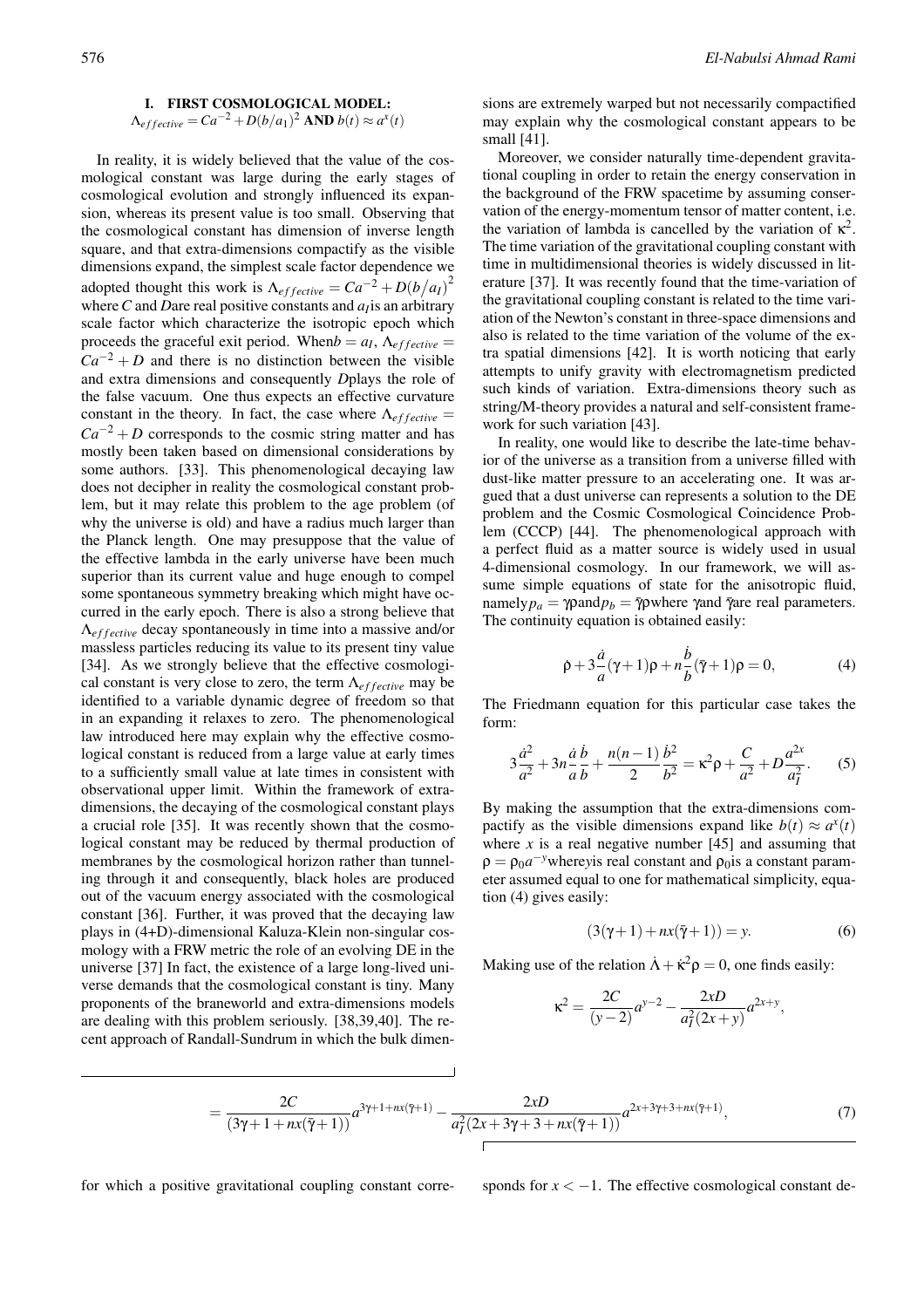cays consequently in its turn like

$$
\Lambda_{effective} = Ca^{-2} + D\left(\frac{a^{2x}}{a_1^2}\right), 2x < -2. \tag{8}
$$

If for instance  $\bar{\gamma} = -1$  and  $\gamma = -1/3$ , then  $y = 2$ , i.e.  $\rho \propto$ *a*<sup>−2</sup>and consequently,

$$
\kappa^2 = 2C \ln a - \frac{2xD}{2a_1^2(x+1)} a^{2x+2}.
$$
 (9)

If in contrast  $\gamma = -1$ , then  $y = nx(\overline{\gamma} + 1)$ , i.e.  $\rho =$  $\rho_0 a^{-nx(\bar{\gamma}+1)}$  and therefore the gravitational constant and the effective cosmological constant vary respectively like:

$$
\kappa^{2} = \frac{2C}{nx(\bar{\gamma}+1) - 2}a^{nx(\bar{\gamma}+1) - 2} - \frac{2xD}{a_{I}^{2}(2x + nx(\bar{\gamma}+1))}a^{2x + nx(\bar{\gamma}+1)},
$$
\n(10)

$$
\Lambda_{effective} = Ca^{-2} + D \left( \frac{a^{2y/n(\tilde{\gamma}+1)}}{a_I^2} \right). \tag{11}
$$

More generally, the Friedmann equation is:

$$
\left(3+3nx+\frac{n(n-1)}{2}x^2\right)\frac{\dot{a}^2}{a^2}=C\frac{y}{y-2}\frac{1}{a^2}+\frac{y}{2x+y}\frac{D}{a_1^2}a^{2x},\tag{12}
$$

and therefore we may discuss the following two special cases: 1-the value  $x = -3/2$ is interesting as it gives the following modified Friedmann equation:

$$
\left(3 - \frac{9}{2}n + \frac{9n(n-1)}{8}\right)\frac{\dot{a}^2}{a^2} = C\frac{y}{y-2}\frac{1}{a^2} + \frac{y}{y-3}\frac{D}{a_1^2}\frac{1}{a^3},\tag{13}
$$

while the gravitational coupling constant and the effective cosmological constant vary respectively like:

$$
\kappa^2 = \frac{2C}{(y-2)}a^{y-2} - \frac{2xD}{a_1^2(y-3)}a^{y-3},\tag{14}
$$

$$
\Lambda_{effective} = Ca^{-2} + D\left(\frac{a^{-3}}{a_1^2}\right). \tag{15}
$$

For  $y = 5/2(5 = -3n(\bar{y}+1))$  and  $\gamma = -1$  (cosmological constant), i.e.  $\rho = \rho_0 a^{-5/2}$  and  $\kappa^2 = 4Ca^{1/2} - 6Da^{-1/2}/a_I^2 \approx$  $4Ca^{1/2}$  for very large time. Furthermore,  $n > 0$  is for instance  $\bar{\gamma}$  <  $-8/3$ (phantom energy). In reality an increasing gravitational constant is favored by a lot of experimental limits on the time variation of the gravitational constant [46] including radar ranging data to the Viking landers on Mars, lunar laser ranging experiments, measurements of the masses of young and old neutron stars in binary pulsars.<sup>1</sup> However, from phenomenological point of view the present observed acceleration of the universe may also be attributed to this ever growing gravity. An increasing gravitational coupling constant with cosmic time would cause the Planck length to be an ever-increasing function in time, and the quantum fluctuations on the metric would be too small in the high energy epoch.

The Friedmann equation for this particular case takes the form:

$$
\frac{\dot{a}^2}{a^2} = \frac{5C}{\left(3 - \frac{9}{2}n + \frac{9n(n-1)}{8}\right)a^2} - \frac{5D}{\left(3 - \frac{9}{2}n + \frac{9n(n-1)}{8}\right)a^2} \frac{1}{a^3} \equiv \frac{C_1}{a^2} - \frac{D_1 a_1^{-2}}{a^3} \tag{16}
$$

where

$$
C_1 = \frac{5C}{3 - \frac{9}{2}n + \frac{9n(n-1)}{8}},\tag{17}
$$

and

$$
D_1 = \frac{5D}{3 - \frac{9}{2}n + \frac{9n(n-1)}{8}}.\tag{18}
$$

The typical solution of equation (16) is obtained making use of the conformal time  $dt = ad\tau$ , as: [47]

$$
a^{1/2} \approx (Const)^{1/2} \cosh\left[\frac{\tau}{2}\right].\tag{19}
$$

provided  $n \geq 9$  and the total density is given by:

$$
\rho = \rho_m + \rho_{vacuum} = \qquad (20)
$$
  
- 
$$
\frac{3(\gamma + 1)\rho_1 + nx(\bar{\gamma} + 1)\rho_2}{ma^{5/2}} + \frac{C}{a^2} + D\frac{a^{2x}}{a_1^2}, 2x < m < -2.
$$

Notice that we have used the freedom in setting the origin of conformal time so that the universe is initially contracting, and then bounces to an expanding phase. We may set  $\eta = 0$ at the bounce so that the minimal radius is given by  $a_{\text{min}}$  =constant. Therefore, the aspect of a bouncing universe would permit one to evade the issue of resolving the big bang or big crunch singularity, which afflicts many cosmological models. The main interesting point here is that classical wormholes in a flat multi-dimensional cosmological universe with spacetime consisting of  $n(n \ge 9)$ extradimensional spaces in the presence of a positively decaying Λ and a perfect fluid are solutions of the cosmological model described here.

It is worth-mentioning that the present day variation of the gravitational coupling constant is  $(\kappa^2/\kappa^2)_0 \approx H_0/2$  in agreement with recent astronomical data [46];  $H = \frac{\dot{a}}{\dot{a}}$  is the Hubble parameter.

Two others interesting values are  $x = -2$  and  $y = 3$  which yield the modified Friedmann equation:

$$
\[2n^2 - 8n + 3\]\frac{\dot{a}^2}{a^2} = \frac{3C}{a^2} - \frac{3D}{a_I^2}\frac{1}{a^4},\tag{21}
$$

<sup>&</sup>lt;sup>1</sup> In fact, reference [46] describes a result where effectively the fractional variation of the gravitational coupling is of the same order of the absolute value of the Hubble parameter, but admitting negative values. The dispersion is very high, so it seems difficulty to confirm from actual observations that the gravitational constant increases with cosmic time.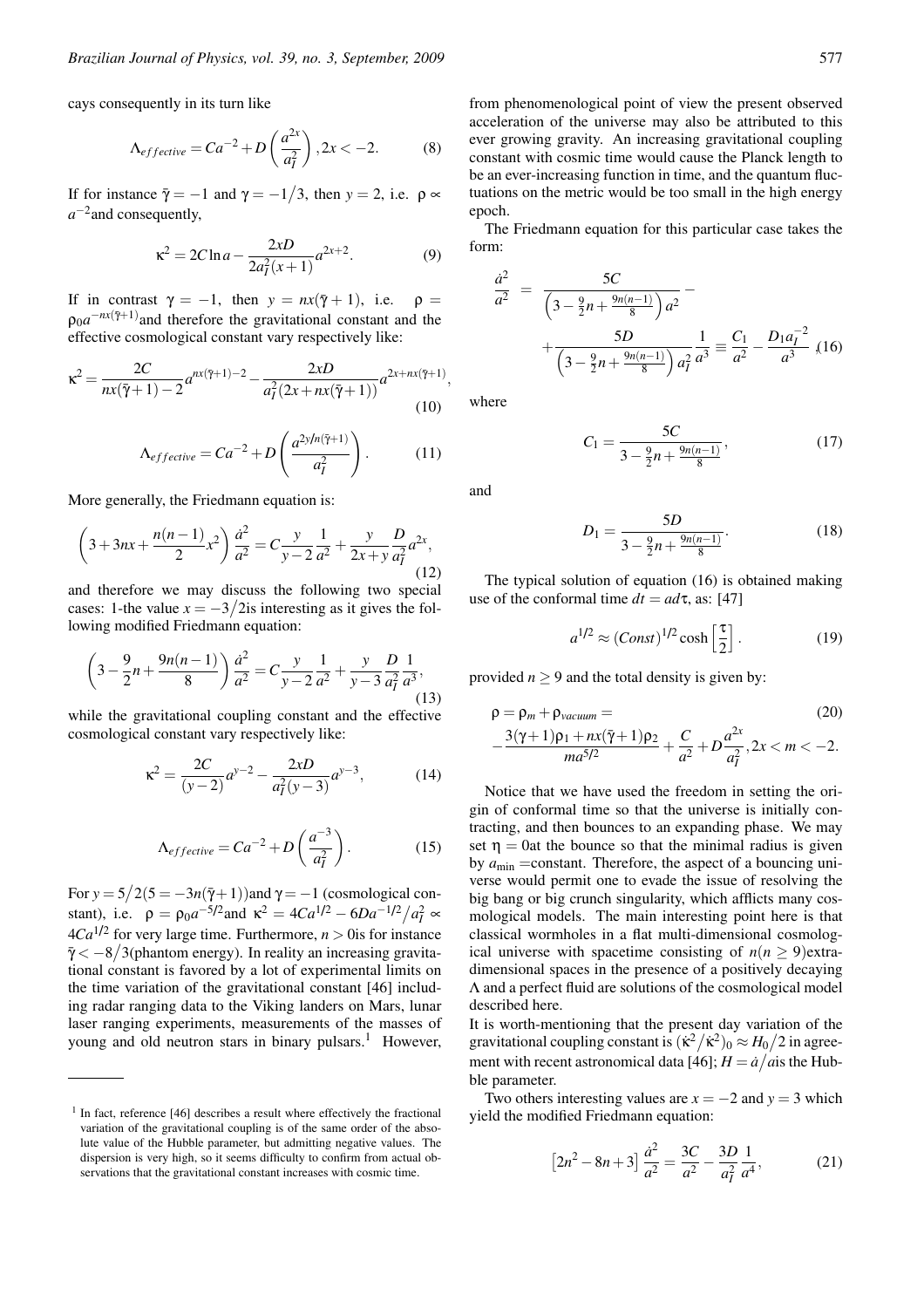which may be rewritten in the special form

$$
\frac{\dot{a}^2}{a^2} = \frac{C_2}{a^2} - \frac{D_2 a_I^{-2}}{a^4},\tag{22}
$$

where

$$
C_2 = \frac{3C}{2n^2 - 8n + 3},\tag{23}
$$

and

$$
D_2 = \frac{3D}{2n^2 - 8n + 3},\tag{24}
$$

provided  $n > 4$ . Equation (21) accounts for a wormholes corresponding to the conformal scalar field. If in contrast  $x = -3$ , the same dynamical equation accounts for axion. The solution are given respectively in conformal time by  $a(\tau) \approx \cosh(\tau)$  for  $x = -2$  and by  $a^2(\tau) \approx \cosh(2\tau)$  for  $x = -3$ . It is noticed that as long as *x*decreases, the restriction on the number of extra-dimensions decreases. In this special case, the present day variation of the gravitational coupling constant is  $(\kappa^2 / \kappa^2)_0 \approx H_0$  in agreement also with recent astronomical data [46]. It is easy to prove that the scalar curvature invariant is non-singular at the early epoch of the universe.

A final point concerns the energy conditions: it is easy to check that in our arguments, in particular the case  $y = 5/2$ for which  $\bar{\gamma} < -8/3$ (phantom field in the higher dimensional space) and  $\gamma = -1$ (cosmological constant in the reduced four-dimensional space), the null energy condition $p + \rho \geq$ 0is obviously violated. This implies a violation of the weak energy condition which includes the statement  $\rho \geq 0$ besides the null energy condition

# II. SECOND COSMOLOGICAL MODEL:  $\Lambda_{effective} = Ca^{-2} + D(b/a_1)^2$  AND  $b(t) = a(t)e^{Q_t}$

As we believe that the extra dimensional space is very large at the beginning, and it is much reduced at the present time, we will take a more radical and generic attitude for the extra-dimensions scale factor. We shall assume that  $b(t) = a(t)e^{-\mathcal{Q}t}$ , *Q* is a real constant. It is evident that for *t*close to zero,  $b \approx a$ , e.g. after the inflationary epoch and for very large times,  $b(t) \rightarrow 0$ as it is expected. The conservation of energy (4) gives easily:

$$
\dot{\rho} + 3\frac{\dot{a}}{a}(\gamma + 1)\rho + n(\bar{\gamma} + 1)\rho\left(-Q + \frac{\dot{a}}{a}\right) = 0.
$$
 (25)

In the section, we assume also that  $\rho = \rho_0 a^{-y}$  and therefore:

$$
\frac{\dot{a}}{a} = \frac{Qn(\bar{\gamma}+1)}{3(\gamma+1) + n(\bar{\gamma}+1) - y}.\tag{26}
$$

The solution is easily deduced and takes the special form:

$$
a(t) = a_0 \exp\left(\frac{Qn(\bar{\gamma}+1)}{3(\gamma+1) + n(\bar{\gamma}+1) - y}t\right),\qquad(27)
$$

where  $a_0 = a(t = 0)$  and assumed equal to one for mathematical simplicity. This case is identical to the inflationary scenario if for instance one of the following constraints is realized:  $Q < 0, \bar{\gamma} < -1, 3(\gamma + 1) + n(\bar{\gamma} + 1) > y, Q < 0, \bar{\gamma} >$  $-1$ ,  $3(\gamma+1)+n(\bar{\gamma}+1) < y$ ,  $Q > 0$ ,  $\bar{\gamma} < -1$ ,  $3(\gamma+1)+n(\bar{\gamma}+1)$  $1) < y$  or if finally  $Q > 0, \bar{y} > -1, 3(\gamma + 1) + n(\bar{y} + 1) > y$ . Therefore, the extra-dimension varies like:

$$
b(t) \propto \exp\left(\frac{Q(y-3(\gamma+1))}{3(\gamma+1)+n(\bar{\gamma}+1)-y}t\right). \tag{28}
$$

Hence, a decaying extra-dimension is realized if for instance *Q* < 0 and 3( $\gamma$  + 1) + *n*( $\bar{\gamma}$  + 1) < *y* < 3( $\gamma$  + 1) with  $\bar{\gamma}$  > −1 which corresponds to the more realistic constraint. Making use again of the relation  $\dot{A} + \dot{\kappa}^2 \rho = 0$ , one finds:

$$
\dot{\kappa}^2 = \frac{2C}{\rho_0} a^{y-3} \dot{a} - \frac{2D}{\rho_0 a_I} \left\{ a^{y+1} \dot{a} - Q a^{y+2} \right\} e^{-2Qt},\qquad(29)
$$

and consequently:

$$
\kappa^{2} = \frac{2Ca_{0}^{y-2}}{\rho_{0}(y-2)} \exp\left(\frac{Qn(\bar{\gamma}+1)(y-2)}{3(\gamma+1)+n(\bar{\gamma}+1)-y}t\right)
$$

$$
-\frac{2Da_0^{y+2}}{\rho_0 a_I(y+2)} \exp\left(\frac{n(\bar{\gamma}+1)(y+2)}{3(\gamma+1)+n(\bar{\gamma}+1)-y}-2\right)Qt
$$

$$
-\frac{Da_0^{y+2}}{\rho_0 a_1} \exp\left(\frac{n(\bar{\gamma}+1)(y+2)}{3(\gamma+1)+n(\bar{\gamma}+1)-y}-2\right) Qt.
$$
 (30)

while the cosmological constant varies like:

$$
\Lambda_{effective} = C \exp\left(\frac{-2Qn(\bar{\gamma}+1)}{3(\gamma+1)+n(\bar{\gamma}+1)-y}t\right) + \frac{D}{a_1^2} \exp\left(\frac{2Qt(n(\bar{\gamma}+1)-1)}{3(\gamma+1)+n(\bar{\gamma}+1)-y}t\right).
$$
\n(31)

If for instance  $Q < 0$  and  $y > 3(\gamma + 1) + n(\overline{\gamma} + 1)$ , then a decaying cosmological constant in time corresponds to  $\bar{\gamma}$  > −1(dark energy). Notice that the effective lambda is finite at the origin of time. For very large time,  $b(t) = a(t)e^{-\mathcal{Q}t} \rightarrow$  0and therefore, the Friedmann equation takes the form:

$$
\frac{\dot{a}^2}{a^2} = \frac{2yC}{3(y-2)a^2}.
$$
 (32)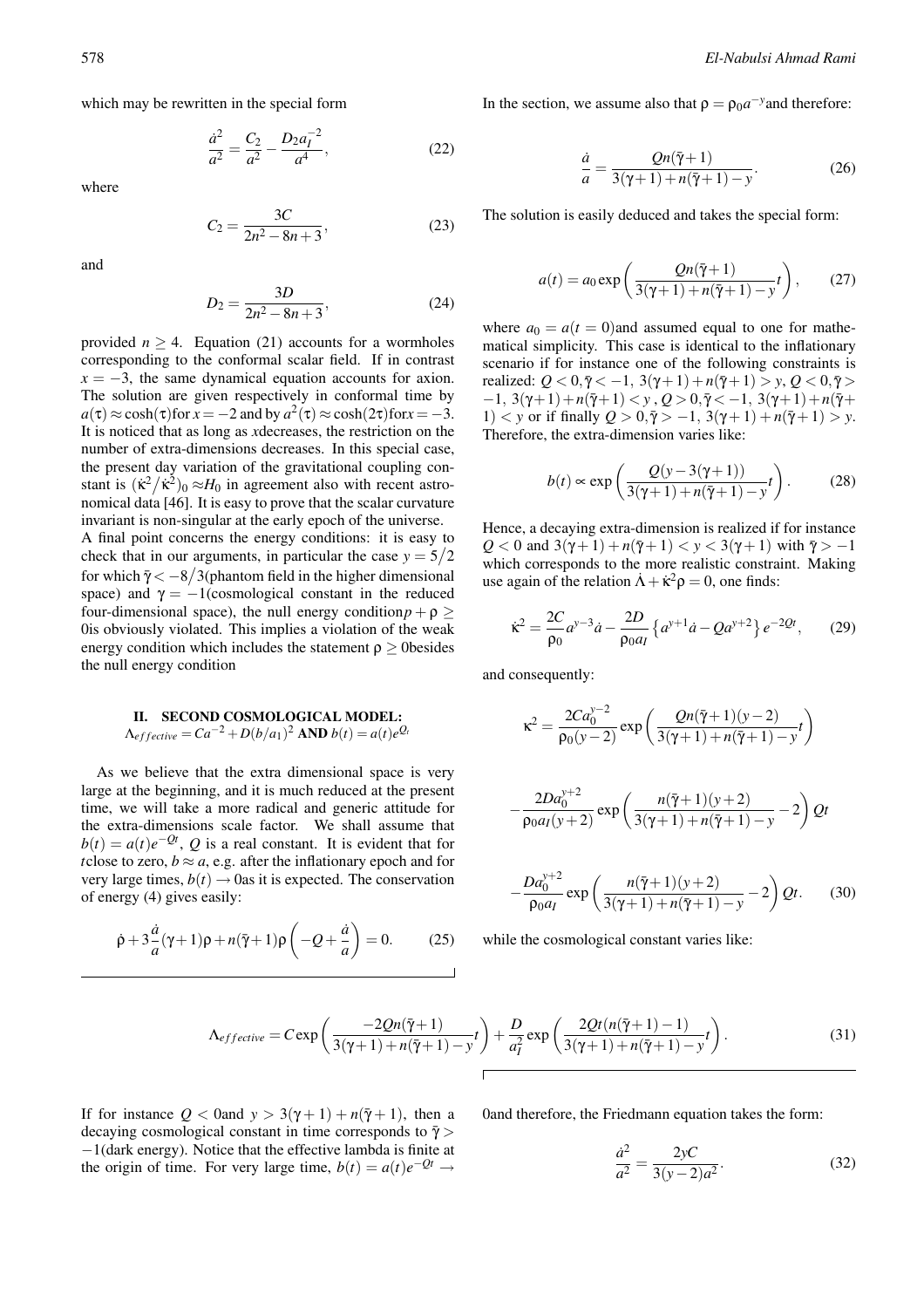Therefore for  $y > 2$ , the solution is given by:

$$
a(t) = \sqrt{\frac{2yC}{3(y-2)}}t + a_0,
$$
\n(33)

where  $a_0 = a(t = 0)$ . This is interesting as it coincides with a non-singular scale factor evolution dominated by dark energy. The gravitational constant varies in this particular case like:

$$
\kappa^{2} = \frac{2C}{(y-2)\rho_{0}} a^{y-2} = \frac{2C}{(y-2)\rho_{0}} \left( \sqrt{\frac{2yC}{3(y-2)}} t + a_{0} \right)^{(y-2)/2},
$$
\n(34)

and therefore the present day variation of the gravitational coupling constant is

$$
\left(\frac{\dot{\kappa}^2}{\dot{\kappa}^2}\right)_0 = \frac{y - 2}{\left(\sqrt{\frac{8yC}{3(y-2)}}\right)^{(y-2)/2}} H_0,
$$
\n(35)

in agreement also with recent astronomical data [48], in particular for *y* close to 2.

### III. THIRD MODEL: NON-SINGULAR ACCELERATED FLAT COSMOLOGY WITH EXTRA-DIMENSIONS AND A WORMHOLE

The purpose of this last paragraph is to explore wormhole dynamics embedded in a  $(3+n+1)$  dimensional homogeneous anisotropic universe described by the combination of the standard 4D FRW metric and static wormhole as follows:

$$
ds^{2} = -e^{\Phi(r)}dt^{2} + a^{2}(t) \times
$$
  
 
$$
\times \left[ \frac{dr^{2}}{1 - B(r)/r} + r^{2}(d\theta^{2} + \sin^{2}\theta d\phi^{2}) \right] +
$$
  
 
$$
+b^{2}(t)\tilde{\gamma}_{pq}dy^{p}dy^{q}, (p, q: 1, ..., n),
$$
 (36)

where  $\Phi(r)$  is the lapse function assumed here equal to zero,  $a(t)$  and  $b(t)$  are the scale factors of the expanding universe respectively in three and n-dimensions,  $B(r)$  is the wormhole shape function,  $\tilde{\gamma}_{pq}$  is the maximally symmetric metric in ndimensions. Further, we will explore the classical wormhole in a Λ−decaying accelerated cosmology dominated in four-dimension by dust. The metric (36) is the simple realistic alternative for exploring accelerated expansion in extradimensions with wormholes. The case of seven dimensional universe with a wormhole is explored in literature where it was incorporated an expanding Gidding-Strominger wormhole at the center of the extra dimensions generating an adiabatic pressure [[48,49]. The model has some extra suitable characteristics. The Einstein's field equations read also

$$
R_{AB} - \frac{1}{2}g_{AB}R + \Lambda g_{AB} = \kappa^2 T_{AB}, (A, B: 0, 1, ..., 3 + n). \quad (37)
$$

Here  $\Lambda$  is the cosmological constant in  $(3+n+1)$  dimensions assumed through this work to decays like  $\Lambda(a)$  =  $3C/a<sup>2</sup>$  where *C* is a real constant. Further, we allow the gravitational coupling to vary with time in order to retain the energy conservation, i.e. the variation of lambda is cancelled by the variation of  $\kappa^2$ . Of interest for us for instance are the (0,0) components of the Friedman equation

$$
3\frac{\dot{a}^2}{a^2} + 3\frac{k_a}{a^2} + 3n\frac{\dot{a}}{a}\frac{\dot{b}}{b} + \frac{n(n-1)}{2}\left[\frac{\dot{b}^2}{b^2} + \frac{k_b}{b^2}\right] + \frac{1}{a^2}\frac{B'(r)}{r^2} =
$$
  
\n
$$
\kappa^2 \rho_a(r, t) + 3\frac{C}{a^2}.
$$
\n(38)

In our framework, we will assume again simple equations of state for the anisotropic fluid, namely  $p_a = \gamma \rho$  and  $p_b =$  $\bar{\gamma}$ ρwhere γand γ̄are real parameters. Here  $\rho_a(r,t) = T_{\hat{t}t}$  is the energy density in the orthonormal frame  $\hat{i}$ , The energy conservation equation  $T_{0;A}^A = 0$  is therefore:

$$
\dot{\rho} + 3(p_a + \rho)\frac{\dot{a}}{a} + n\frac{\dot{b}}{b}(p_b + \rho) = 0,
$$
 (39)

where  $3\rho_a(r,t) = 3\rho + 2P_a - \tau_a$  is the effective energy density in the FRW frame,  $\tau_a(r,t)$  is the surface tension,  $P_a(r,t)$ and $p_b(r,t)$ are the pressures in 3 and n-dimensional spacetime (in the orthonormal frame $\hat{i}$ ).  $k_a = -1, 0, +1$ and  $k_b = -1, 0, +1$  are the spatial curvatures in ordinary space and universal extra-dimensions respectively. Following [50] we introduce the ansatz:

$$
a^2 \rho_a(r,t) = a^2 \tilde{\rho}_c(t) + \tilde{\rho}_w(r), \qquad (40)
$$

separating the time-dependent cosmological dynamics from space-dependent wormhole dynamics, one finds easily:

$$
a^2 \tilde{\rho}_c(t) - \frac{3}{\kappa^2} \left( \dot{a}^2 + [k_a - C] + n \dot{a} a \frac{\dot{b}}{b} + \frac{n(n-1)}{6} a^2 \left[ \frac{\dot{b}^2}{b^2} + \frac{k_b}{b^2} \right] \right) = \frac{B'(r)}{\kappa^2 r^2} - \tilde{\rho}_w(r) = M,
$$
\n(41)

*M*is a parameter independent of *r*and *t*. It is straightforward to see that in order to have a possible solution, we must impose the constraint  $B(r) = \kappa^2 \int \tilde{\rho}_w(r) r^2 dr + c$ where *c* is an integration constants. If for instance  $\rho_w(r)$  =  $\rho_{w_0}(r/r_0)^{-\alpha}, \alpha \in \mathbb{R}$  and where  $\rho_{w_0} = \rho_w(r = r_0)$  at the

throat, then  $B(r) = \kappa^2 \rho_{w0} r^{3-\alpha} / (3-\alpha) + c$  and therefore the requirement of asymptotic flatness  $B(r)/r \to 0$  as  $r \to$  $\infty$ is verified if 2 <  $\alpha$  < 3. If for instance  $\exists r_0/B(r_0)$  = *r*<sub>0</sub>, then  $c = r_0 - \kappa^2 \rho_w \sigma r_0^3 - \alpha / (3 - \alpha)$  and hence  $B(r) =$  $\kappa^2 \rho_{w0}[r^{3-\alpha} - r_0^{3-\alpha}] / (3-\alpha) + r_0$ . The flare-out condition at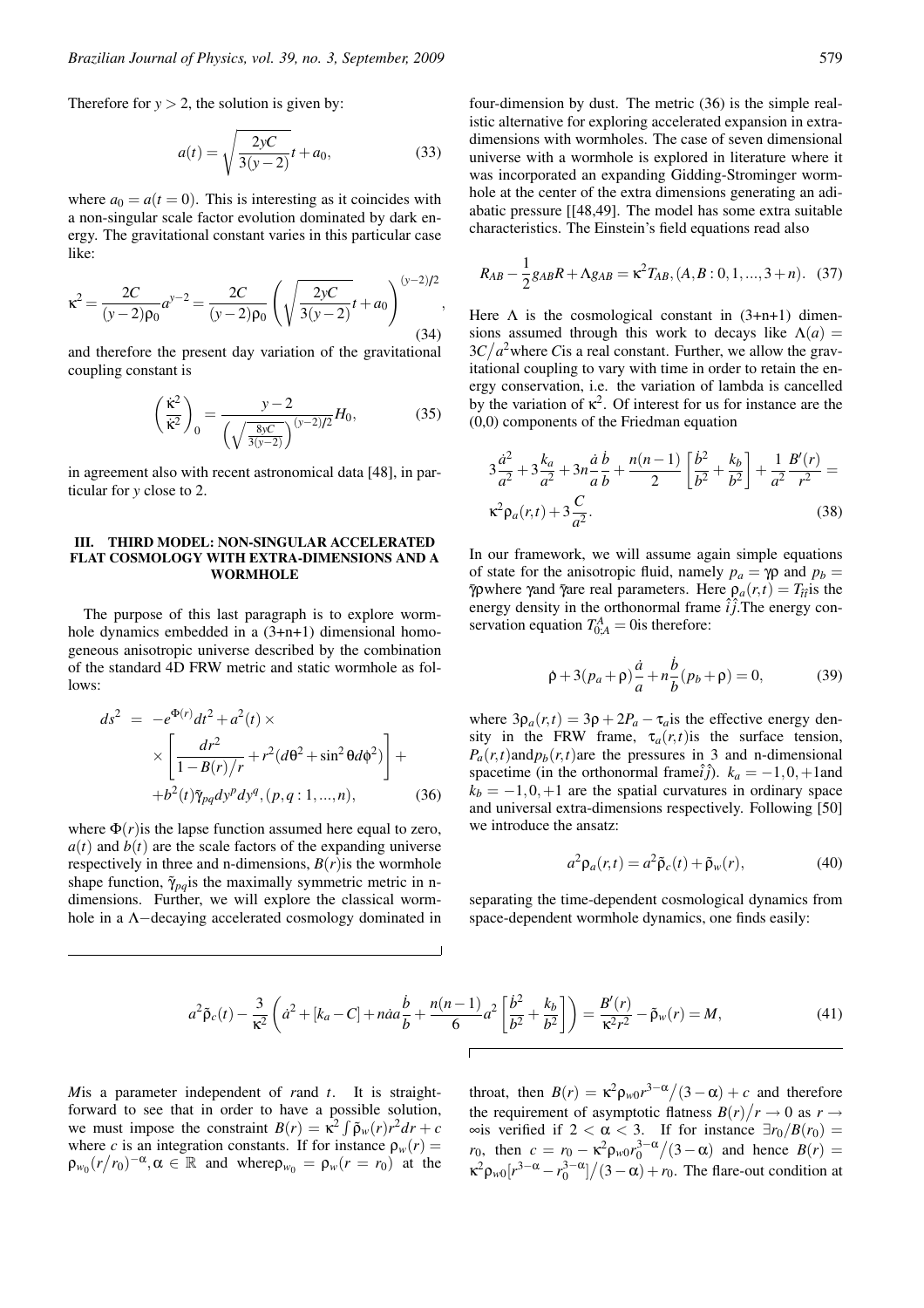the throat  $B'(r_0) < 1$  gives  $r_0 < -\kappa^2 \rho_w \sigma r_0^2 - \alpha$ . Accordingly, equation (38) may be written like:

$$
3\frac{\dot{a}^2}{a^2} + 3\frac{k_a}{a^2} + 3n\frac{\dot{a}}{a}\frac{\dot{b}}{b} + \frac{n(n-1)}{2}\left[\frac{\dot{b}^2}{b^2} + \frac{k_b}{b^2}\right] + \frac{1}{a^2}\kappa^2 \rho_{w0}r^{-\alpha}
$$

$$
= \kappa^2 \rho_a(r,t) + 3\frac{C}{a^2},\tag{42}
$$

and obviously, the fifth term on the RHS of equation (42) tends to zero for  $r \to \infty$  for  $2 < \alpha < 3$ . One may also conjecture that the gravitational coupling constant varies like  $\kappa^2 \propto r^{\alpha}$  and accordingly the fifth term on the RHS of equation (2) can be viewed as a cosmological constant term. This may have interesting consequences concerning the presence of dark matter at galactic and cosmological scales similar to the ones proposed by the asymptotically free theories of gravity.

Making use of equation (41), equation (39) and the relation  $\tau_a = -P_a$ as measured by an observer who always remains at rest at constant  $(r, \theta, \phi)$  give:

$$
\tilde{\rho}_c = \tilde{\rho}_0 a^{-3} b^{-n(1+\tilde{\gamma})} + \frac{m}{1+3\gamma} a^{-2},
$$
\n(43)

where $\tilde{\rho}_0$  and *m* are real positive constants. In reality, one would like to describe the recent behavior of the universe as a transition from a universe filled with dust-like matter pressure ( $\gamma = 0$ ) to an accelerating one. It was argued that a dust universe can represents a solution to the DE problem and the Cosmic Cosmological Coincidence Problem (CCCP). Consequently, equation (38) is written like:

$$
\frac{\dot{a}^2}{a^2} + \frac{1}{a^2} \left[ k_a - C - \frac{\kappa^2}{3} \left( m - M \right) \right] + n \frac{\dot{a}}{a} \frac{\dot{b}}{b} + \frac{n(n-1)}{6} \left[ \frac{\dot{b}^2}{b^2} + \frac{k_b}{b^2} \right] = \frac{\kappa^2 \tilde{\rho}_0 a^{-3} b^{-n(1+\tilde{\gamma})}}{3}.
$$
\n(44)

Making use of the relation  $\dot{A} + \dot{\kappa}^2 \tilde{\rho}_c = 0$ , one finds easily:

$$
\kappa^2 = \frac{6C}{m} \ln \left[ \tilde{\rho}_0 b^{-n(1+\tilde{\gamma})} + ma \right].
$$
 (45)

This corresponds to a slowly increasing gravitational constant in time. Notes that for  $\bar{y} = -1$ ,

$$
\kappa^2 = \frac{6C}{m} \ln[\tilde{\rho}_0 + ma],\tag{46}
$$

and thus the gravitational coupling constant does no longer depends on the extra-dimensional scale factor. This procedure leads us to the definition of an effective gravitational constant due to the presence of a wormhole and is given by equation (45). It is interesting to have quintessence generated from the extra-dimensional world. Equation (44) in its turn takes the form:

$$
\frac{\dot{a}^2}{a^2} + n\frac{\dot{a}}{a}\frac{\dot{b}}{b} + \frac{n(n-1)}{6}\left[\frac{\dot{b}^2}{b^2} + \frac{k_b}{b^2}\right] = \frac{6C}{m}\ln\left[\tilde{p}_0 b^{-n(1+\tilde{\gamma})} + ma\right]\left[\frac{\tilde{p}_0 b^{-n(1+\tilde{\gamma})}}{3a^3} - \frac{(M-m)}{a^2}\right],\tag{47}
$$

where we have assumed that  $k_a = C = +1$ , i.e. positive cosmological constant. Let us finally note that by making the assumption that the extra-dimensions compactify as the visible dimensions expand like  $b(t) \approx a^{-x}(t)$ ,  $0 < x < 1$ , equation (47) can be written for  $k_b = 0$  as:

$$
\left[\frac{n(n-1)}{6}x^2 - nx + 1\right]\frac{d^2}{a^2} = \frac{6}{m}\ln\left[\tilde{p}_0 a^{nx(1+\tilde{\gamma})} + ma\right]\left[\frac{\tilde{p}_0}{3a^{3-nx(1+\tilde{\gamma})}} - \frac{(M-m)}{a^2}\right].
$$
 (48)

For the special case  $n = 1$ , i.e. 5D-cosmology, one obtains easily:

$$
\frac{\dot{a}^2}{a^2} = \frac{6}{m(1-x)} \ln \left[ \tilde{\rho}_0 a^{x(1+\tilde{\gamma})} + ma \right] \left[ \frac{\tilde{\rho}_0}{3a^{3-x(1+\tilde{\gamma})}} - \frac{(M-m)}{a^2} \right].
$$
\n(49)

Equation (50) tells us that in order to have an asymptotically Euclidean wormhole,  $\dot{a}^2$  must remain positive at large scale factor. Thus, we need to have  $\bar{\gamma} \ge -1$  and  $M > m$ . Consequently, the equation of state parameter is  $w = p/p_b = \bar{\gamma} \ge$ −1in agreement with the current observations. The model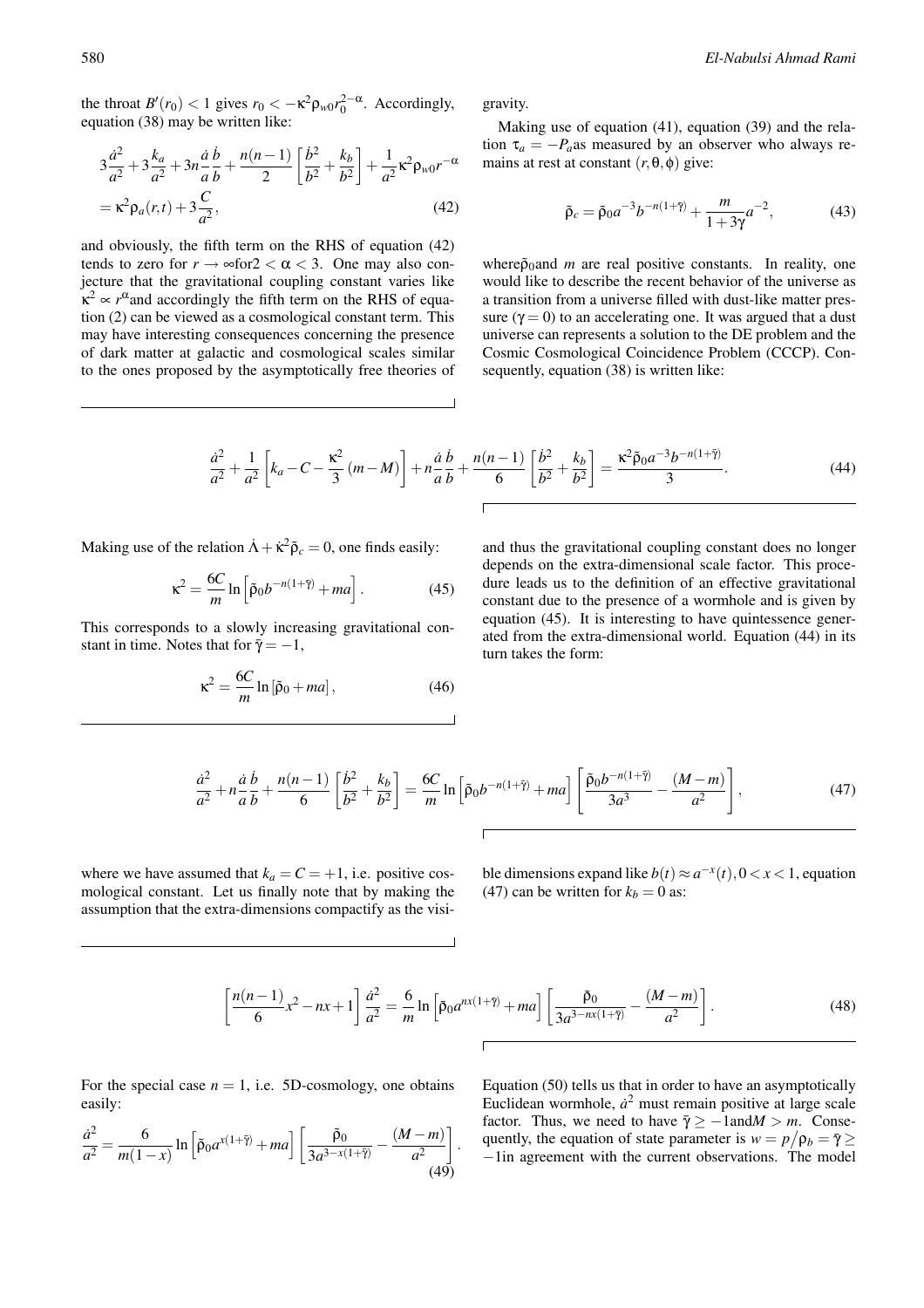described here is a deviation from the standard scenarios in which the wormholes in FRW models are typically described by a constraint equation of the form  $\dot{a}^2 = 1 - Da^{2-n}, n > 2$ [49]. In return to the gravitational coupling constant, there are several models which predict a time dependence of  $\kappa^2$ . In our framework, the time variation of  $\kappa^2$  is related to both the time variation of the FRW scale factor and the internal space scale factor  $b \approx a^{-x}$ by:

$$
\frac{\dot{\kappa}_2^{effective}}{\kappa_2^{effective}} = \frac{\dot{a} - n(1+\bar{\gamma})a^{\kappa(n(1+\bar{\gamma})+1)}}{[a^{n\kappa(1+\bar{\gamma})}+a] \ln\left[a^{n\kappa(1+\bar{\gamma})}+a\right]},\qquad(50)
$$

where we have assumed for simplicity and without loosing generality that $\tilde{\rho}_0 = 1$  and  $m = 1$ . Clearly for  $\bar{\gamma} = -1$ ,  $\kappa^{eff}_{2}$  $\int_2^{eff} \left( \frac{\kappa^{eff}}{2} \approx a/(a \ln a) \right)$  and the logarithmic term is due to the presence of a wormhole. This variation shows that as long as the universe expands in time,  $\dot{\kappa}_2^{eff}$  $\int_2^{eff} \frac{e^{ff}}{2}$  is too small as it is expected. Let us finally investigated about the behavior of the scale factor: one may easily check that at late timedynamics, the scale factor evolves like  $a(t) \approx \exp(Pt^2 + Qt +$ *R*), *P*,*Q*and *R* are real constants. This corresponds to a superaccelerated non-singular universe with a wormhole in which the conventional four-dimensional FRW flat spacetime is dominated by dust-like matter while the extra-dimensional part is endowed by an exotic non-tachyonic fluid or DE violating strong energy condition with EoS parameter  $\bar{y} > -1$ and slowly increasing gravitational constant. In this context, the cosmological constant which is finite at the origin of time, decays rapidly to zero and this may explain its smallness at the present time. Further, from the fact  $b \approx a^{-x}$ , this prove that extra-dimensions are compactified to zero rapidly as  $t \rightarrow \infty$  but there are finite and large at the origin of time  $(t = 0)$ .

In summary, it is shown that we have a deviation from most of the results elaborated in literature, in particular, the special form of the Friedman equation and the logarithmic behavior of the effective gravitational constant. Unlike the model adopted by Kim in which the curvature is affected by the wormhole even though the universe is flat, we show in the present model that the curvature is not affected the wormhole if the cosmological constant is positive and decays like  $\Lambda \propto a^{-2}$ . Further, phantom energy are excluded in our framework and the universe is non-singular. Notes that wormholes with phantom energy fields were proposed extensively in literature but from cosmological point of view, they face some strong difficulties. We assumed that the universe started higher-dimensional at high energies limit (Planck's scale) and subsequently the combination of dark energy, dust-like matter and a static wormhole were needed for the dynamical suppression of the extra dimensions. For further research, other models including time-dependent wormhole will be considered and studied.

## IV. CONCLUSIONS

In conclusion, we have argued that the simple physics of extra-dimensions with the special form of the decaying lambda described in this work may actually be a modification to the standard Friedmann equation. Despite the simple phenomenological laws introduced here, many modern features arise naturally, e.g. wormholes, dark energy and phantom fields. Further the universe is free from the initial singularity. It is shown that we have a deviation from most of the results elaborated in literature, in particular, the special form of the Friedmann equation, the behavior of the effective gravitational constant, the effective lambda and the extradimensional scale factor. The extra-dimension is coupled to a perfect fluid violating the strong energy condition, but the effect of extra-dimension can be probed through its consequence on the cosmological lambda and the gravitational coupling constant. The three independent models discussed here are free from lot of cosmological problems and can fit well with the present observational data. Instead of looking for the complicated action to obtain wormhole and brane solution, the models introduced here offer possible simple alternative. Our main aim was *to build the theoretical setup*; for future work, we shall extend these ideas for various cosmological solutions augmented by numerical tests.

### ACKNOWLEDGMENTS

The author would like to thanks the anonymous referees for their useful comments and suggestions which enabled my part to improve the manuscript substantially.

- [1] V. Sahni, *Lect. Notes Phys*. 653, 141 (2004).
- [2] T. Padmanabhan, *Curr. Sci*. 88, 1057 (2005).
- [3] A.G. Riess et al, *Astron. J*. 116, 1009 (1998).
- [4] S. Perlmutter S, *Astrophys. J*. 517, 565 (1999).
- [5] P. de Bernardis, *Nature*, 377, 600 (2000).
- [6] P.J. E. Peebles and B. Ratra, *Rev. Mod. Phys.* 75, 559 (2003).
- [7] E. Di Pietro and J. Claeskens, *Mon. Not. R. Astron. Soc.* 341, 1299 (2003); A. G. Riess *et al*, *Astrophys. J.* 607, 665 (2004).
- [8] Ph. Brax and J. Martin, *Phys. Lett*. B468, 45 (1999).
- [9] C. Armendariz-Picon, V. Mukhanov, and P. J. Steinhardt, *Phys. Rev*. D63, 103510 (2001).
- [10] J.C. Fabris, S. V. B. Concalves, and R. de Sa Ribeiro, *Gen. Rel. Grav*. 38, 495 (2006).
- [11] A. Yu Kamenshchik, V. Moschella, and V. Pasquier V, *Phys. Lett*. B511, 265 (2001).
- [12] J.C. Fabris, S. V. B. Concalves, and P. E. de Souza, *Gen. Rel. Grav*. 34, 53 (2002).
- [13] N. Bilic, G. B. Tupper, and R. D. Viollier, *Phys. Lett*. B535, 17 (2002).
- [14] N.C. Bento, O. Bertolami, and A. A. Sen A A, *Phys. Rev*. D66, 043507 (2002).
- [15] A.B. Batista, J. C. Fabris, and R. de Sa Ribeiro, *Gen. Rel. Grav*. 33, 1237 (2001).
- [16] A.A. Sen, S. Sen, and S. Sethi, *Phys. Rev*. D63, 107501(2001).
- [17] S. Sen and T. R. Seshadri, *Int. J. Mod. Phys.* D12, 445 (2003).
- [18] R.J. Nemiroff and B. Patla, *astro-ph/0409649*.